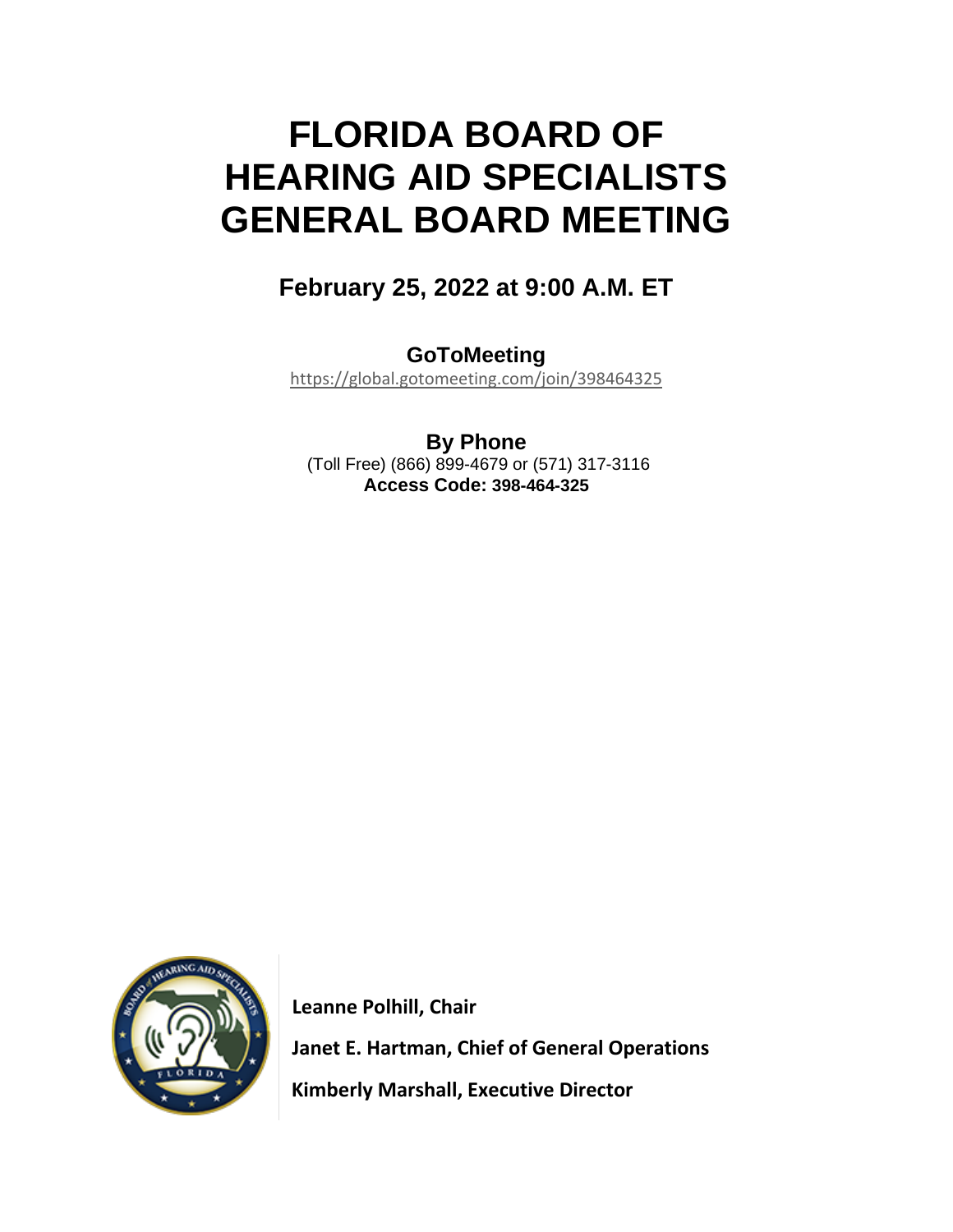

Florida Board of Hearing Aid Specialists General Board Meeting February 25, 2022

### **BOARD MEMBERS**

Leanne E. Polhill, H.A.S., Chair Randy Ellsworth, H.A.S., Vice-Chair Pamela Dechmerowski, H.A.S. Dean Easterwood, H.A.S. Robert Pickard, MD Thomas Hollern

## **BOARD STAFF**

Janet Hartman, Chief of General Operations Kimberly Marshall, Executive Director Eric Pottschmidt, Program Operations Administrator

 **BOARD COUNSEL DEPARTMENT OF HEALTH COUNSEL**

John B. Fricke, Jr., Assistant Attorney General Christina Shideler, Assistant General Counsel

*Participants in this public meeting should be aware that these proceedings are being recorded. An audio file of the meeting will be posted to the Florida Board of Hearing Aid Specialists website at: <https://floridashearingaidspecialists.gov/>*

## **AGENDA**

- **I. CALL TO ORDER -** Roll Call
- **II. WELCOME NEW BOARD MEMBER –** Dean Easterwood, H.A.S.
- **III. WELCOME AND APPROVAL OF NEW EXECUTIVE DIRECTOR Kimberly** Marshall
- **IV. REVIEW AND APPROVAL OF MINUTES –** December 2, 2021

## **V. PROSECUTOR'S REPORT**

#### **VI. APPLICATION REVIEW**

a. Stephanie Peacock, Hearing Aid Specialist Trainee

## **VII. REPORTS**

- A. Chair's Report Leanne E. Polhill
- B. Vice Chair's Report Randy Ellsworth
- C. Executive Director's Report Kimberly Marshall
	- a. Legislative Update
	- b. 2023 Proposed Meeting Dates
- D. Board Counsel's Report John B. Fricke, Jr.
	- a. Rules Report

## **VIII. RATIFICATIONS**

**IX. OLD BUSINESS/NEW BUSINESS**